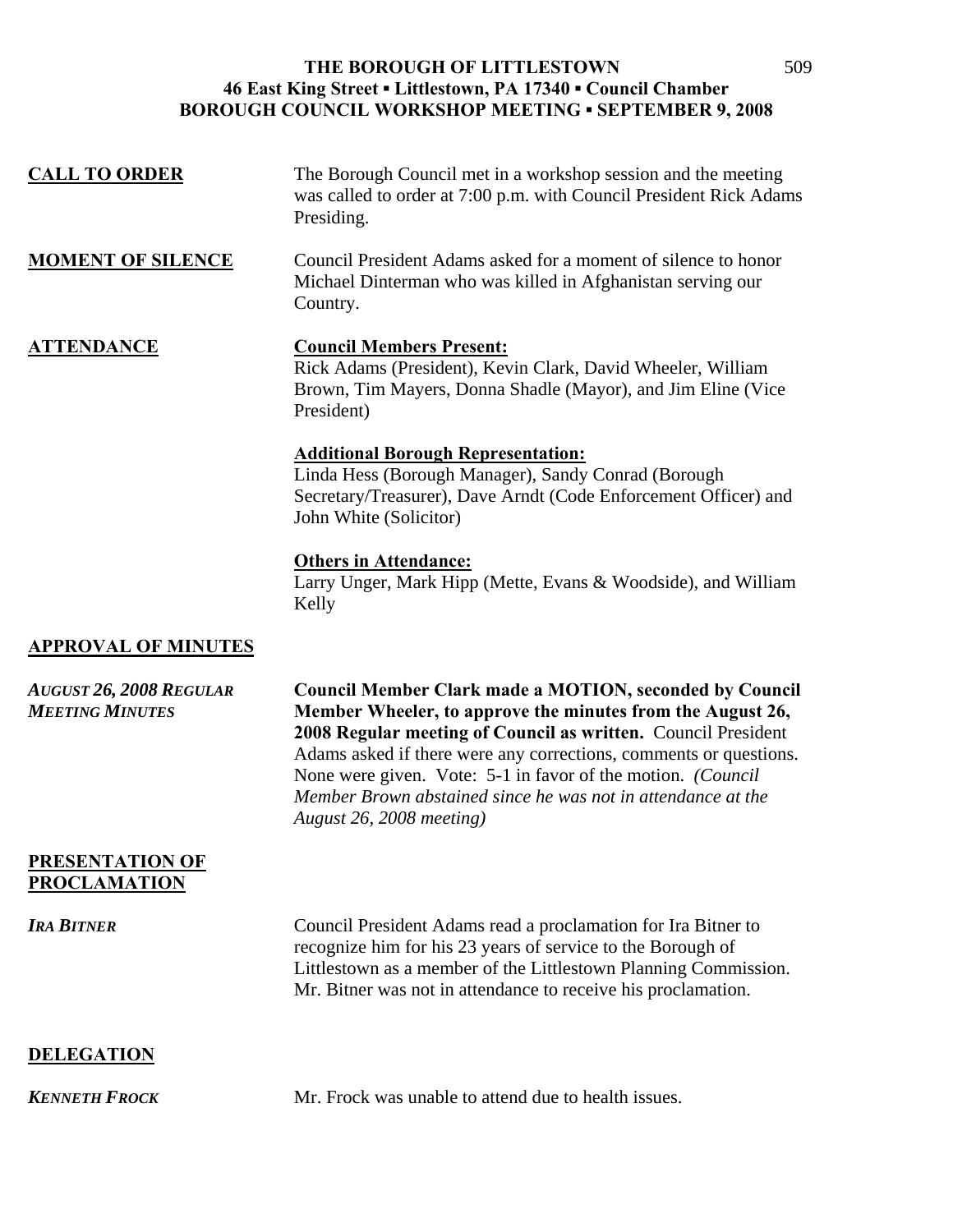| <b>AT&amp;T TOWER</b>                                           | Attorney Mark Hipp with Mette, Evans & Woodside was at a<br>previous meeting asking that the Zoning Ordinance be amended to<br>allow a telecommunications tower to be constructed on the Hadco<br>property or that he appear before the Zoning Hearing Board for a<br>Validity Challenge of the Littlestown Borough Code. Since that<br>meeting, the plans for the tower and the Littlestown zoning map<br>were reviewed. During the review, the RF Engineering for AT&T<br>discovered that there was a Community Park located directly across<br>the street from Hadco. At this time, they are looking at the<br>Community Park to construct the telecommunications tower. No<br>plans have been drawn up at this time but Attorney Hipp is asking<br>Council to consider the Community Park as the location and also to<br>consider passing a zoning text amendment to the ordinance, which,<br>would allow the construction of telecommunications on all<br>properties owned or operated by the Municipality. Council did not<br>object to this but they would like to see the location on the South<br>side of the park near Kingdig road. |
|-----------------------------------------------------------------|------------------------------------------------------------------------------------------------------------------------------------------------------------------------------------------------------------------------------------------------------------------------------------------------------------------------------------------------------------------------------------------------------------------------------------------------------------------------------------------------------------------------------------------------------------------------------------------------------------------------------------------------------------------------------------------------------------------------------------------------------------------------------------------------------------------------------------------------------------------------------------------------------------------------------------------------------------------------------------------------------------------------------------------------------------------------------------------------------------------------------------------------|
| <b>APPROVAL AND</b><br><b>PAYMENT OF BILLS</b>                  | <b>Council Vice President Eline made a MOTION, seconded by</b><br>Council Member Brown, to pay the bills in the amount of<br>\$152,269.09. Council President Adams asked if there were any<br>questions or comments. None were given. Vote: 6-0 in favor of the<br>motion.                                                                                                                                                                                                                                                                                                                                                                                                                                                                                                                                                                                                                                                                                                                                                                                                                                                                     |
| <b>APPROVAL OF</b><br><b>REVENUE AND</b><br><b>EXPENDITURES</b> |                                                                                                                                                                                                                                                                                                                                                                                                                                                                                                                                                                                                                                                                                                                                                                                                                                                                                                                                                                                                                                                                                                                                                |
| <b>TREASURER'S REPORT</b>                                       | <b>Council Vice President Eline made a MOTION, seconded by</b><br><b>Council Member Clark, to approve the Treasurer's Report of</b><br>Revenues reported for the month of May. Council President<br>Adams asked if there were any questions or comments. None were<br>given. Vote: 6-0 in favor of the motion.                                                                                                                                                                                                                                                                                                                                                                                                                                                                                                                                                                                                                                                                                                                                                                                                                                 |
| <b>UNFINISHED BUSINESS</b>                                      |                                                                                                                                                                                                                                                                                                                                                                                                                                                                                                                                                                                                                                                                                                                                                                                                                                                                                                                                                                                                                                                                                                                                                |
| <b>10 SOUTH QUEEN STREET</b>                                    | Council Member Clark stated that there were several options<br>regarding the parking at 10 South Queen Street but at this time, he<br>feels that the parking situation needs to be further reviewed before<br>any recommendations are given for approval.                                                                                                                                                                                                                                                                                                                                                                                                                                                                                                                                                                                                                                                                                                                                                                                                                                                                                      |
|                                                                 | Council Member Clark made a MOTION, seconded by Council<br>Vice President Eline, to table the 10 South Queen Street parking<br>until the October 28 <sup>th</sup> regular meeting of Council. Council                                                                                                                                                                                                                                                                                                                                                                                                                                                                                                                                                                                                                                                                                                                                                                                                                                                                                                                                          |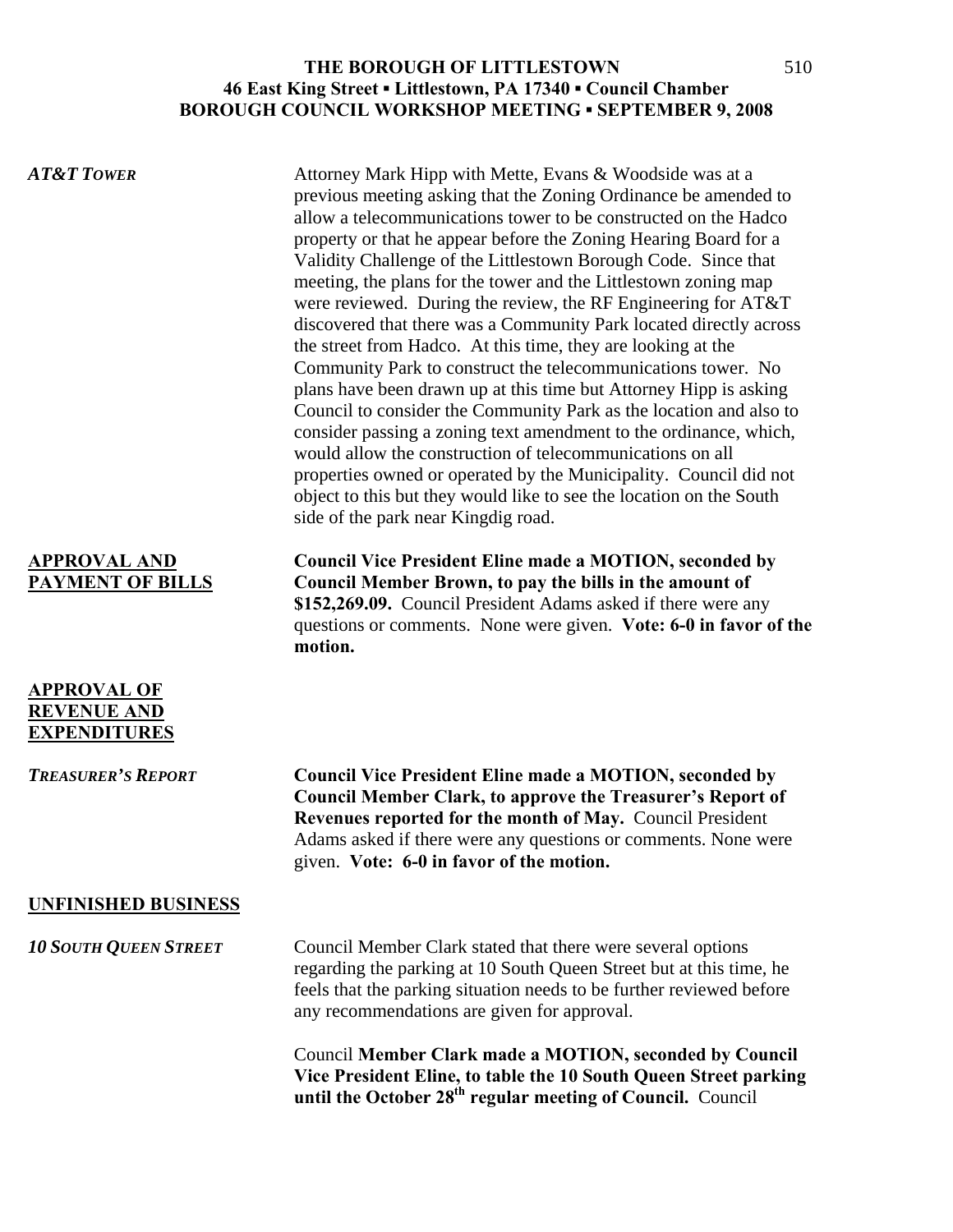| <b>10 SOUTH QUEEN STREET</b><br>(CONTINUED)       | President Adams asked if there were any questions or comments.<br>None were given. Vote: 6-0 in favor of the motion.                                                                                                                                                                                                                                                                                                                                                                                                                                                                                                                                                                                                                                                                                                               |
|---------------------------------------------------|------------------------------------------------------------------------------------------------------------------------------------------------------------------------------------------------------------------------------------------------------------------------------------------------------------------------------------------------------------------------------------------------------------------------------------------------------------------------------------------------------------------------------------------------------------------------------------------------------------------------------------------------------------------------------------------------------------------------------------------------------------------------------------------------------------------------------------|
| <b>SELLS PARKING LOT</b>                          | <b>Council Member Clark made a MOTION, seconded by Council</b><br>Member Wheeler, to approve the Borough Manager with<br>guidance from the Borough Engineer to obtain from Hadco<br>Incorporated information as specified in the Borough Engineers<br>report regarding the Property and Supply Committee's request<br>of the lighting assessment for Sell's parking lot. Council<br>President Adams asked if there were any questions or comments.<br>None were given. Vote: 6-0 in favor of the motion.                                                                                                                                                                                                                                                                                                                           |
| <b>WAIVER OF SEWER CHARGES</b><br><b>FOR LASD</b> | Borough Manager Hess stated that Dr. Donald Wills with the<br>School District provided a watering schedule as previously requested<br>by Council. At this time the school is asking for sewer charges not<br>be implemented on the fields that are watered from fire hydrants,<br>which are metered. Borough Manager Hess further stated that the<br>water being metered out of the hydrant is not going into our sewer<br>system; it is going onto the field(s) and into the aquifer. After<br>further discussion, Council Members concluded that as a matter of<br>principal, if it was not for the conflict with the ordinance, they would<br>be happy to accommodate the School Districts request. Borough<br>Solicitor White suggested that the ordinance be amended to<br>accommodate only this situation with stipulations. |
|                                                   | <b>Council Member Clark made a MOTION, seconded by Council</b><br>Member Wheeler, to table the request from the Littlestown<br>School District regarding the waiver of sewer charges until the<br>October 28 <sup>th</sup> regular meeting of Council. Council President<br>Adams asked if there were any questions or comments. None were<br>given. Vote: 6-0 in favor of the motion.                                                                                                                                                                                                                                                                                                                                                                                                                                             |
| <b>NEW BUSINESS</b>                               |                                                                                                                                                                                                                                                                                                                                                                                                                                                                                                                                                                                                                                                                                                                                                                                                                                    |
| <b>FLOODPLAIN MANAGEMENT</b><br><b>ORDINANCE</b>  | <b>Council Member Clark made a MOTION, seconded by Council</b><br>Member Wheeler, to approve the drafting of an updated<br>Floodplain Management Ordinance to meet the mandates of the<br><b>Pennsylvania Department of Community and Economic</b><br>Development as indicated in the August 25, 2008 letter to the<br>Borough Solicitor and that the ordinance be drafted, advertised<br>and approved before January 9, 2009. Council President Adams<br>asked if there were any questions or comments. None were given.<br>Vote: 6-0 in favor of the motion.                                                                                                                                                                                                                                                                     |